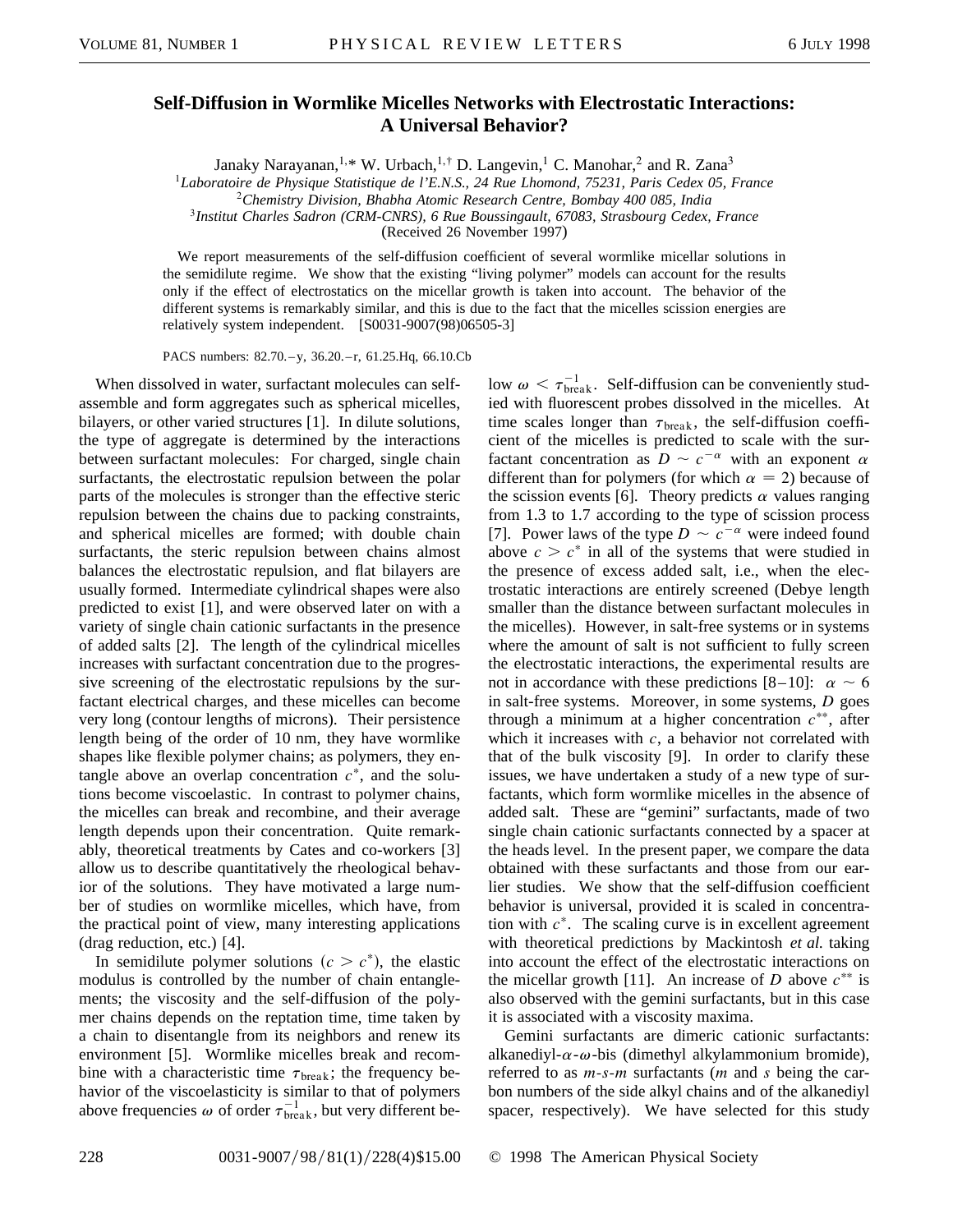the compounds 12-2-12, 12-3-12, and 16-4-16 which are known to form wormlike micelles [12]. The preparation, purification, and characterization of these dimeric surfactants have been reported elsewhere [13]. The technique of fluorescence recovery after fringe pattern photobleaching (FRAPP) was used to measure the self-diffusion coefficient of fluorescent probes incorporated into the micelles. More details on the technique and on the experimental setup can be found in Refs. [8] and [14].

The measured diffusion coefficients for the gemini surfactants used in this study are shown in Fig. 1. The accuracy on *D* values is typically better than 4%. We take for  $c^*$  the value of the concentration beyond which *D* decreases drastically: for 12-3-12,  $c^* \sim 0.05$  g/g, and for 12-2-12 and 16-4-16, showing much more rapid growth than 12-3-12 micelles,  $c^* \sim 0.02$  g/g. These trends are in line with previous micelle aggregation number measurements and cryotransmission electron microscopy observations which show that the tendency to micelle growth increases when the size of the spacer decreases, and when the chain length increases [15]. The value of  $c^{**}$  beyond which *D* increases with *c* is found to be 0.15  $g/g$  for 12-3-12 and  $0.06$  g/g for 12-2-12 and 16-4-16.

Figure 2 shows the normalized *D* versus *c* data in units of  $D_0$  (value of *D* for  $c \rightarrow 0$ ) and  $c^*$ , respectively. In this figure, we have also gathered the data on cetylpyridinium chlorate  $(CPCIO_3)$  [9] and cetyltrimethylammonium tosylate (CTAT) [10] from our previous studies, including new data on CTAT for concentrations above  $c^{**}$  (= 0.02 g/g). All the curves nicely collapse together, and a universal behavior is observed both in the dilute and semidilute regimes. This phenomenon can be explained by the following theoretical considerations.

In the Cates model [6], the diffusion coefficient of the micelles in the semidilute regime is given by  $D =$  $D_{\rm rep}({\tau_{\rm break}}/{\tau_{\rm rep}})^{-1/3}$ , where  $\tau_{\rm rep}$  is the reptation time of



FIG. 1. Variation of *D* with *c* for the dimeric surfactants, 12- 3-12 at 30 °C (circles), 12-2-12 at 35 °C (diamonds), and 16-4-16 at  $35 \text{ °C}$  (crosses).

an hypothetical unbreakable micelle of average length *L*,  $\tau_{\text{break}}$  is the average time before such a micelle breaks into two pieces due to reversible scission process, and  $D_{\text{rep}}$  is the diffusion coefficient in the limit  $\tau_{\text{break}} > \tau_{\text{rep}}$ . The average micelle length is given by

$$
L \sim c^{1/2} \exp(E/2kT), \qquad (1)
$$

where  $E$  is the scission energy of the micelle. From the polymer theory, one has  $D_{\text{rep}} \sim L/\tau_{\text{rep}}$  and  $\tau_{\text{rep}} \sim L^3 c^2$ [5]. Assuming  $\tau_{\text{break}} \sim 1/L$ , we get  $D \sim L^{-2/3}c^{-4/3}$ , which becomes with Eq. (1):  $D \sim c^{-5/3} \sim c^{-1.7}$ . This scaling law has been modified by Turner *et al.* [7] by taking into account other scission processes: the endinterchange process (fusion process of two chains forming a three-armed star and subsequent separation into two chains by exchanging segments) and the bond-interchange process (fusion process of two chains to form a fourarmed star and subsequent separation into two chains by exchanging segments). The exponent values obtained for these three different kinetic processes range from 1.3 to 1.7. The above models do not take into account the effect of charges on the micelles.

The scission energy *E* of charged micelles contains, in addition to the end-cap energy *Ec* that favors the growth of the micelles, an electrostatic contribution  $E_e$  that favors the breaking of micelles. In the Mackintosh *et al.* model [11], the electrostatic energy is proportional to the range



FIG. 2. *D*/*D*<sub>0</sub> vs *c*/*c*<sup>\*</sup> for different salt-free surfactants: 12-2-12 at 35 °C (diamonds), 12-3-12 at 30 °C (circles), 16-4-16 at 35  $^{\circ}$ C (crosses), CTAT at 24.5  $^{\circ}$ C (squares), and CPClO3 at  $35 \text{ °C}$  (triangles). The dotted line is calculated from Eq. (4) with  $E_c = 33kT$  in the semidilute regime.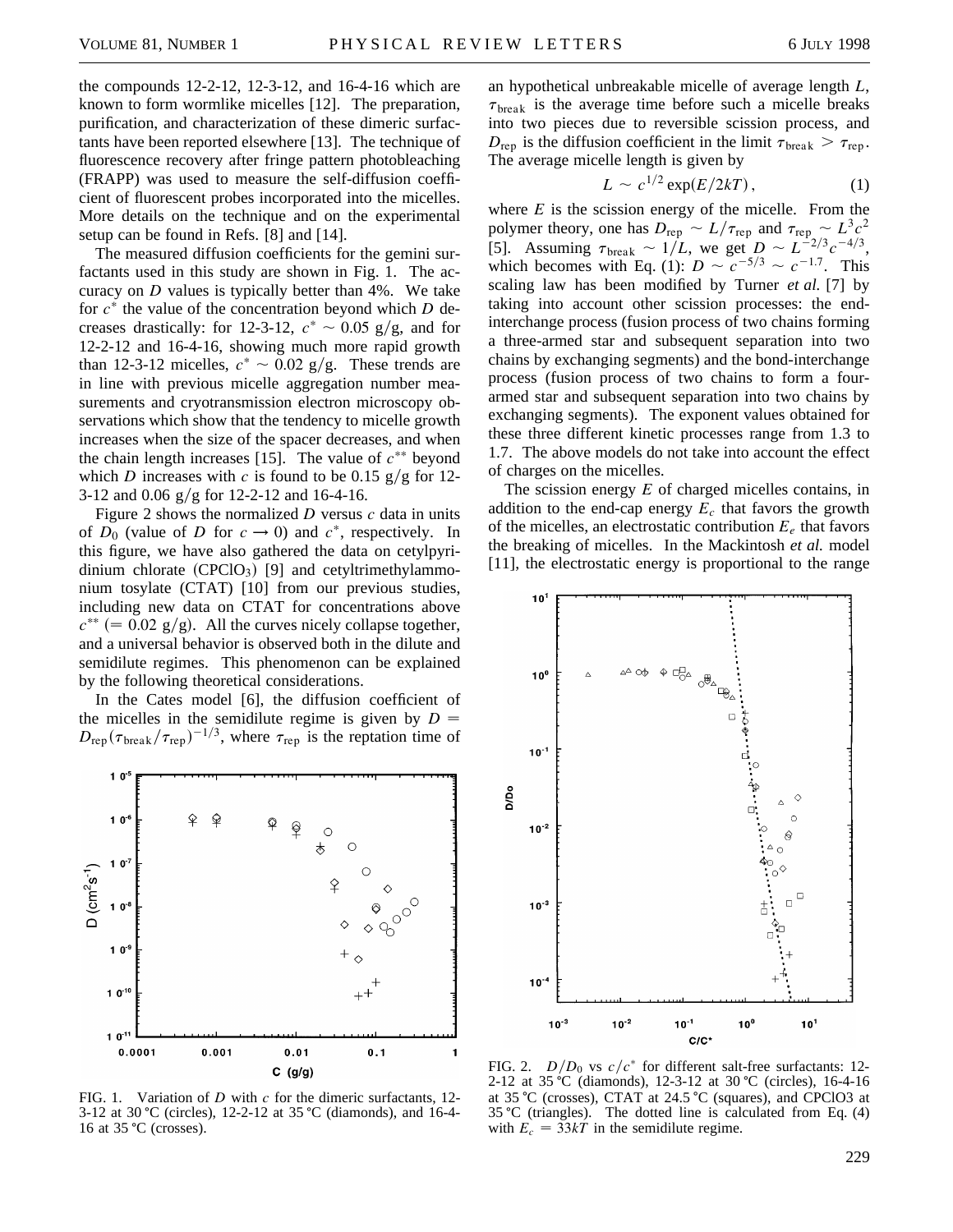of the electrostatic interactions, i.e., to  $c^{-1/2}$  and balances  $E_c$  at the overlap concentration. The average micellar length in the semidilute regime is given by

$$
L \sim 2c^{1/2} \exp\{(E_c/2kT)\left[1 - (c^*/c)^{1/2}\right]\},\qquad(2)
$$

where the overlap concentration is

$$
c^* \sim (kTl_B a v^{*2}/E_c)^2,
$$
 (3)

with  $l_B$  being the Bjerrum length,  $a$  is the radius of the cylindrical micelle, and  $v^*$  is the effective charge per unit length on the micelle [11]. Substituting Eq. (2) into  $D \sim L^{-2/3}c^{-4/3}$  we get

$$
D \sim D_0 c^{-5/3} \exp\{(-E_c/3kT)[1-(c^*/c)^{1/2}]\}.
$$
 (4)

Using the experimental values of  $c^*$  and  $D^*$  (value of *D* at  $c^*$ ), Eq. (4) can be used to fit the data in the semidilute regime with  $E_c$  as the fitting parameter. The results of such fits on the salt-free ionic systems are given in Table I. The fits are found to agree well with the data in the semidilute regime  $(c^* < c < c^{**})$ . The uncertainty on  $c^*$  is about 20%, and the corresponding uncertainty on  $E_c$  is about 15%. In view of the close values found for  $E_c$ only the theoretical curve corresponding to  $E_c = 33kT$  is shown for clarity on Fig. 2. Equation (4) explains the behavior of *D* in the semidilute regime better than any scaling law found in literature. It has to be mentioned here that using a similar argument, Candau and co-workers have explained the behavior of viscosity in several saltfree systems [16]. The values of the effective charge per unit length on the micelle  $v^*$  are also listed in Table I, as obtained from the values of  $c^*$  by using Eq. (3). It must be stressed that these  $v^*$  values are only rough estimates: There could be a prefactor in Eq.  $(3)$ ,  $c^*$  is not known accurately, and the radius of the micelles has been approximated by the extended hydrocarbon chain length. One sees in the table that the charge is smaller for CTAT than for  $CPCIO<sub>3</sub>$ , although the area per surfactant molecule at the surface of the micelle is similar. This means that the degree of counterion binding is more important for CTAT. This explains why the micellar growth is much more rapid in CTAT than in CPCl $O<sub>3</sub>$  as revealed by the different values of  $c^*$  (see Table I). The fact that  $E_c$  is similar in the different systems studied

TABLE I. Values of the crossover concentration  $c^*$ , the endcap energy *Ec* [obtained after fitting diffusion data with Eq. (6)], the charge per unit length of the micelle  $v^*$ , and the exponent  $\beta$  (from  $D \sim c^{\beta}$  in the concentrated regime) for different salt-free micellar solutions.  $v^*$  was calculated from Eq. (5) with  $l_B = 0.7$  nm,  $a = 2$  nm for 12-*s*-12 ( $s = 2, 3$ ), and  $a = 2.5$  nm for other surfactants.

| Surfactant         | t (°C) | $c^*$ (wt $\%$ ) | $E_c/kT$ | β   | $v^*$ |
|--------------------|--------|------------------|----------|-----|-------|
| $12 - 2 - 12$      | 30     | 0.02             | 30       | 4.4 | 0.17  |
| $12 - 2 - 12$      | 35     | 0.02             | 33       | 4.4 | 0.18  |
| $12 - 3 - 12$      | 30     | 0.05             | 30       | 2.2 | 0.22  |
| $16-4-16$          | 35     | 0.02             | 31       | 2.2 | 0.16  |
| <b>CTAT</b>        | 24.5   | 0.008            | 38       | 2.2 | 0.14  |
| CPCIO <sub>3</sub> | 35     | 0.08             | 34       | 2.2 | 0.23  |

explains the observed universal behavior. *Ec* represents the difference in surfactant free energy for spherical and cylindrical geometries and is only a small fraction of the micellization energy: about *kT* per molecule in the micellar end caps.  $E_c$  should slightly increase with surfactant chain length and decrease if the head becomes larger.  $E_c$  can also be determined from rheological studies and for 12-2-12 Kern *et al.* [17] reported values ranging from 30*kT* to 50*kT*. There are no published data for other salt-free systems, but  $E_c$  was found to be of the order of  $(20-30)kT$  in systems with added salt [3]. The fact that the *Ec* values are similar for the single chain surfactants might be due to the fact that  $E_c$  depends mainly on the chain and that all of the single chain surfactants studied here have 16 carbon atom chains. This would explain why giant micelles are not observed with shorter chains (smaller  $E_c$  and limited growth) or longer ones because of insolubility. The current anionic surfactants with  $C_{16}$  chains are insoluble, and no giant micelles are obtained with smaller chain compounds. In the case of nonionic surfactants, giant micelles were obtained with a compound having again a  $C_{16}$  chain and never reported for smaller chains [18].

So far, we have assumed that the micelles are wormlike. However, because of the electrostatic repulsions, the persistence length of these micelles could be larger than for micelles with excess salt, of the order of 15–20 nm [19]. In salt-free systems, the electron micrographs show indeed that the persistence length seems larger: 30 – 50 nm [15]. For  $c^* = 2\%$ , the center to center distance of the micelles is of the order of 30 nm, i.e., close to this persistence length. The micelle length increases very rapidly above  $c^*$ , so its shape evolves from rod to wormlike very rapidly. It can also be noted that the self-diffusion coefficient of rodlike micelles varies as  $D \sim L^{-1}$  [20], which according to Eq. (2) gives  $D \sim c^{-1/2} \exp\{(-E_c/2kT)[1-(c^*/c)^{1/2}]\}$ . Because of the exponential term, the variation with  $c$  is hardly distinguishable from that of Eq. (4). The numerical factor in the exponential is changed by  $\frac{2}{3}$ , which would change only the  $E_c$  values.

When excess salt is added, the electrostatic interactions are screened and  $c^*$  moves to very low values. In such cases, Eq. (4) becomes  $D \sim c^{-\alpha}$  and one observes the power law behavior predicted by Turner *et al.* [7]. Unlike most other monomeric surfactants such as CTAB (cetyl trimethyl ammonium bromide), CTAT, and CPClO<sub>3</sub>  $[8-$ 10], 12-2-12 is found to become rapidly insoluble in the presence of salt. We found that 0.05*M* is the highest KBr concentration that can be used at  $35^{\circ}$ C without phase separation in the system. Figure 3 gives the FRAPP results on 12-2-12 in the presence of 0.02*M* and 0.05*M* KBr at 35 °C. Right from the lowest concentration used in this study, we observe the semidilute regime with  $D \sim c^{-1.18}$ for 0.02*M* and  $D \sim c^{-0.88}$  for 0.05*M* salinities. These exponents are smaller than the values derived by Turner *et al.* [7] for reptative diffusion. They are compatible with